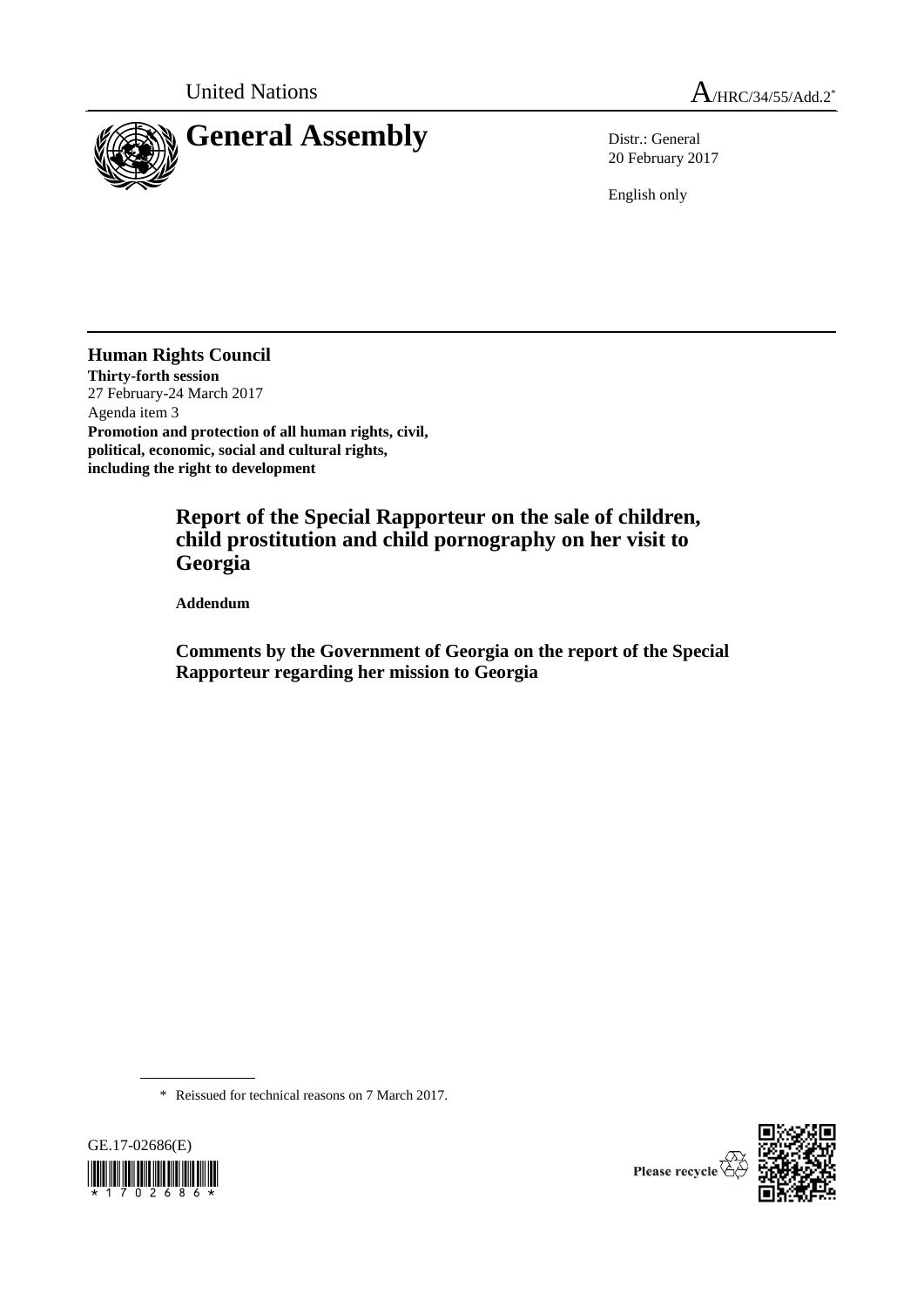## **Special Rapporteur on the sale of children, child prostitution and child pornography on her mission to Georgia (11-18 April 2016): comments by the State\*\***

1. The following document represents the views and comments of the Government of Georgia (hereinafter the Government or the GoG) in respect of the Report of the Special Rapporteur on the sale of children, child prostitution and child pornography, drafted following a country visit to Georgia from 11 to 18 April 2016.

2. The Government thanks the Special Rapporteur for the assessments and recommendations and welcomes this opportunity to respond to the report.

3. Comments and observations of the Government of Georgia on the Report of the Special Rapporteur on the sale of children, child prostitution and child pornography

4. Concerning paragraph 11 of the Report, the GoG would like to kindly note that though no comprehensive and up-to-date research has been conducted on the scope of child marriage, currently unified electronic base for institutions of general education exists. Schools have an obligation to register cases of early school suspension by pupils, including its reasons. Cases of suspension due to early marriages are also registered.

5. Paragraph 12 of the Report: besides "Parent Education and Engagement Subprogramme", the Ministry of Education and Science of Georgia implements "Subprogram of functioning of medical office on the territory of general education institutions (public schools) and school doctor activity".

6. One of its specific aims is informing parents, teachers and pupils on the issues of healthcare, including reproductive health and risks emanating from early marriages. Besides, class leader hour involves discussions on the issues as follows: age peculiarities and appropriate educational and training activities, healthy lifestyle, fighting harmful habits, reproductive health, risks emanating from early marriages, and etc.

7. Concerning paragraph 14 of the Report, the GoG would like to note that the issue of direct adoptions has been discussed by the working group which worked on the new law on "child adoption and foster care". Accordingly, the draft law abolishes direct adoption.

8. The work is in progress on a permanent basis for the best interest of the child eligible for the adoption.

9. All state structures, the courts, as well as the diplomatic corps, the public defender's office and NGOs were involved in the working group. The final draft of new law regulating domestic and intercountry adoptions has been already drafted to the Committee of Health care and Social Issues of the Parliament of Georgia. It is important that reconciliation procedure of the prospective parents and children eligible for adoption are conducted in the processes of domestic adoption and intercountry adoption. Social worker is included in this process and prepares report on reconciliation considering the best interest of the child. The child's opinion is considered in this process.

10. There is no special monitoring of the wellbeing of the children after domestic adoption. Adoptive parents based on the decision of the court become parents, legal representatives. According to the Georgian legislation they are equal to biological parents and from their side in case of improper treatment of child (children) rights, their responsibility is defined by the applicable domestic legislation.

<sup>\*\*</sup> Reproduced as received.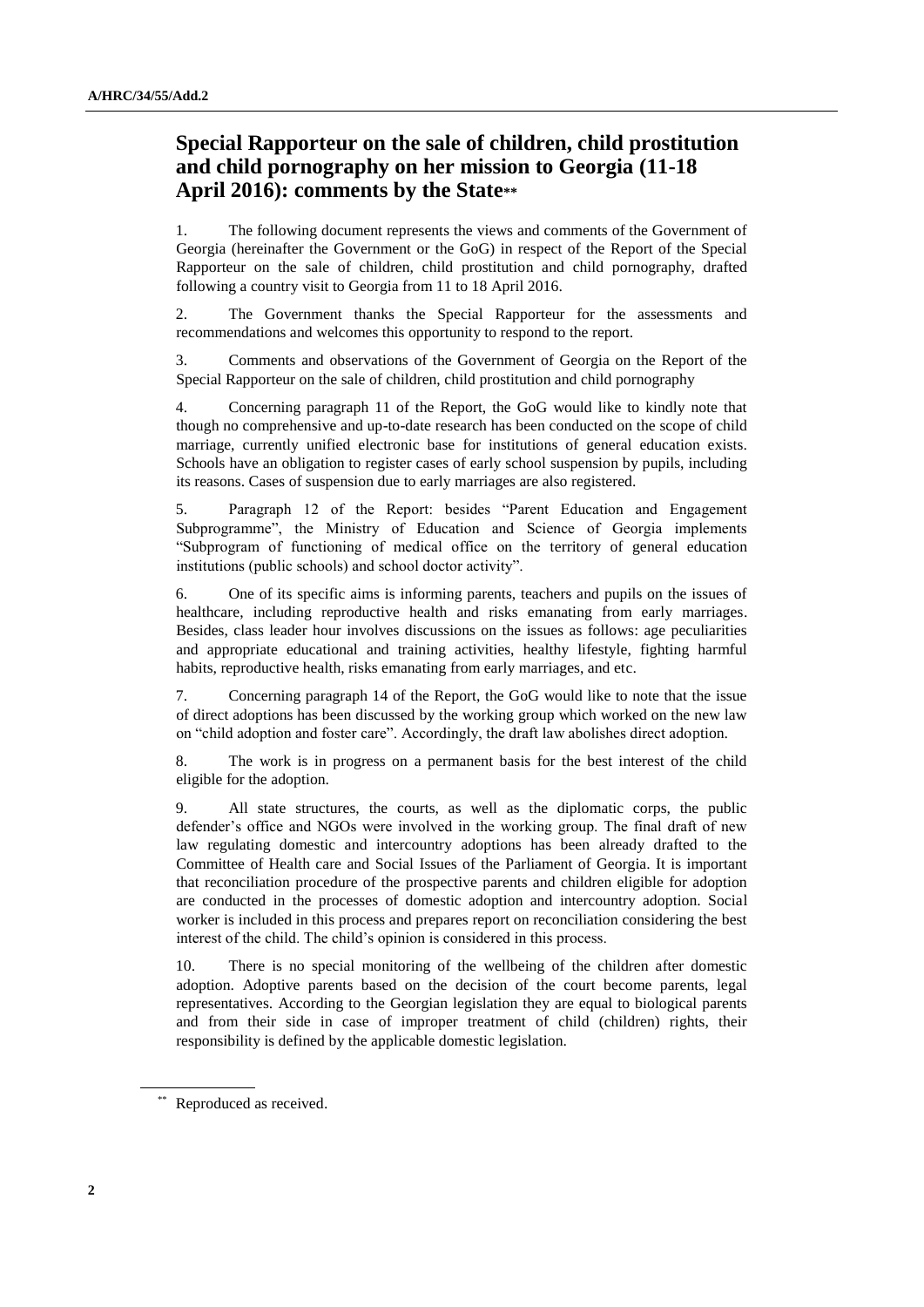11. In case of intercountry adoption, adoptive parents are required to submit an annual report on the adopted child's health and social condition.

12. Concerning paragraphs 15, 16, 17 and 18 of the Report, regarding international commercial surrogacy arrangements, Georgian authorities acknowledge the importance of the proper regulation of the international surrogacy arrangements and appreciate the assistance and recommendations of the Special Rapporteur in this regard.

13. The Government of Georgia takes this opportunity to underscore the attention the Georgian authorities draw to the protection of children born through an extracorporeal fertilization (surrogacy). To address this issue, on 22 March 2016 the legal amendments were introduced to the Law of Georgia on the Rules of Leaving Georgia and Arrival to Georgia by Citizens of Georgia and the Law of Georgia on the Legal Status of Foreigners and Stateless Persons. In addition, the Joint Order of the Minister of Justice of Georgia and the Minister of Internal Affairs of Georgia (N133, N144; 5 April and 11 April 2016) was adopted.

14. Based on the abovementioned Joint Order, the data of the children born through extracorporeal fertilization (surrogacy) developed by the LEPL Public Service Development Agency (PSDA) is available for the Ministry of Internal Affairs responsible for the passport control at the Border Crossing Points. In particular, when the child, born in Georgia through an extracorporeal fertilization (surrogacy) and included in the data-base of PSDA, is leaving the country for the first time but does not have both parents indicated in the birth certificate or PSDA has not registered the birth certificate on behalf of a child, the authorized official of MIA is obliged to prevent taking the child from Georgia.

15. With regard to paragraph 26 of the Report, the GoG kindly notes that protection and prevention of any types of violence against children in street situations is one of the priorities of the Georgian authorities. To address this issue the relevant legislative amendments were introduced to promote the identification of homeless children and provide them with identification documents free of charge.

16. The identification documents will create the legal basis to make the various staterun services available for homeless children. In addition, after the visit of the Special Rapporteur, the Child Protection Referral Mechanism, previously adopted by the Joint Order of the Ministers of Interior, Healthcare and Education in 2010, was revised and adopted by the Governmental Decree on 12 September, 2016. One of the main aims of revision of the Referral Mechanism was to expand the list of governmental entities and local self-government, which are involved in the referral process of the child violence cases. Currently, the social worker are empowered to separate the child victim of violence from the perpetrator, including removing him/her from the family, if the child was the subject of violence in the family environment.

17. Apart from this, in order to promote the implementation of the legal amendments with regard to homeless children, facilitate identification and reintegration of the homeless children into the society, two NGOs has started to run the projects under the grant project of the Ministry of Justice of Georgia. The grant projects will be completed in 2017.

18. Concerning paragraph 32 of the Report, the GoG is firmly committed to ratify the Istanbul Convention. With this aim the Ministry of Justice of Georgia has elaborated the legal amendments in up to 25 legal acts. The draft amendments aim at harmonization of domestic legislation with the Istanbul Convention, overcoming challenges related to the violence against women and domestic violence, prevention and elimination of the cases of violence against women and domestic violence, extension of the legal remedies for the women victims of violence. The draft amendments were approved by the Government of Georgia on 24 January, 2017. The Legislative amendments were submitted to the Parliament of Georgia on 8 February, 2017.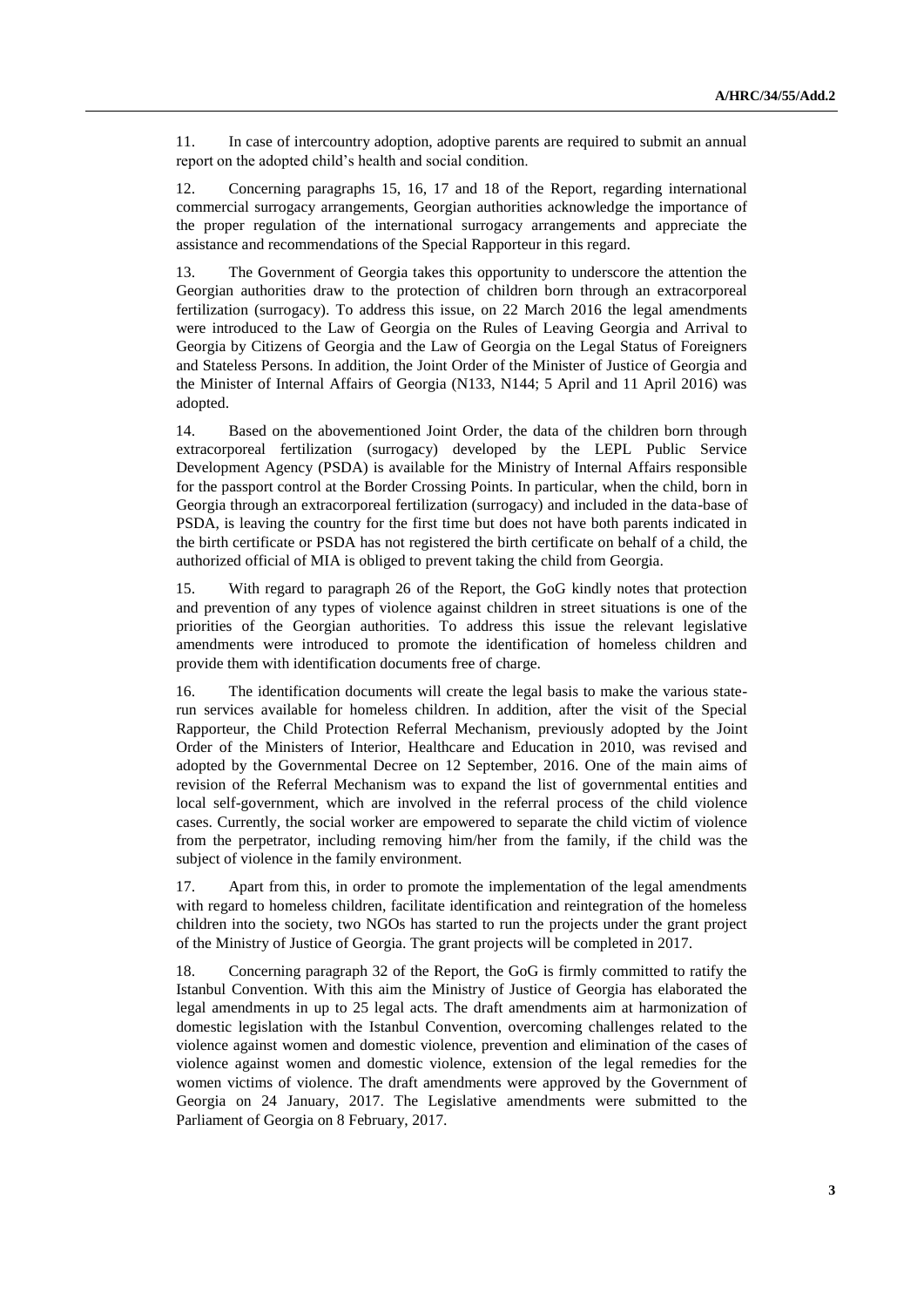19. Concerning paragraph 37 of the Report, the GoG kindly clarifies that apart from Article 253 (Engagement in prostitution) and Article 2551(Engagement of minors in illegal production and sale of pornographic works or other similar items) Article 255 of the Criminal Code criminalizes illegal making or sale of a pornographic work or other items. According to Paragraph 2 Article 255 of Criminal Code knowingly purchasing, storing, attending the demonstration of, offering, disseminating, transferring, advertising, providing access to or using pornographic work containing images of minors is criminalized, which itself includes the element of possession of child abuse material.

20. Concerning paragraphs 47 and 49 of the Report, the GoG kindly notes that special child–tailored activities are incorporated in the National Action Plan (NAP) on Combating Trafficking in Human Beings for 2015-2016 and 2017-2018. Particular attention is paid to the prevention and protection of child victims. When it comes to the Prevention of TIP, educational measures at schools and higher education institutions, in large institutions for child care and small family-type institutions should be fairly noted. As for the protection, Georgian authorities have committed to consider the special needs of children, including those with disabilities while providing them with the services in Shelters.

21. Furthermore, the new Action Plan includes new dimension - Development of the policy on combating trafficking in persons, which includes conducting various researches and analysis on issues related to Trafficking in minors.

22. Additionally, it should be underlined that under the NAP every single activity is equally referred to both minor and adult victims of trafficking.

23. Concerning paragraphs 73, 74 and 75 of the Report, regarding prevention, the GoG considers public awareness raising campaigns on human trafficking as one of the essential preventing measures. For the effective implementation of the preventive measures, the Inter-Agency Council on Combating Trafficking in Human Beings elaborated a Common Information Strategy on combating trafficking targeting that defines vulnerable target groups, including children, regions and implementation means.

24. Particular attention is paid to raising awareness of children and youngsters about the threats of all types of exploitation in order to prevent THB against them. The Government of Georgia prioritizes prevention of trafficking, including sexual exploitation, through enhancement of education in secondary and high schools. In this regard issues related to sexual and labor exploitation is widely covered under the national curriculum for 2011-2016 years. Issues related to human trafficking, including sexual exploitation, are taught as a subject of social sciences – Civic Education and History.

25. Additionally, every year various educational activities (trainings, public lectures, moot court competitions, round tables, information meetings, summer schools, etc.) are held for school pupils, teachers and students; various information leaflets, flyers and brochures are widely disseminated among minors and teenagers to inform them about the threats of sexual exploitation, the ways how to prevent the crime and to whom they should apply in case of any type of violence against them.

26. Concerning recommendation 84 (a), the GoG would like to note, that since 2017 LEPL- State Fund for Protection and Assistance of (Statutory) Victims of Human Trafficking has expanded the advisory hotline of domestic violence (116 006), which has already covered the issues of sexual abuse and human trafficking. The hotline operates throughout the country and provides service to all persons concerned (including children) during a 24 hour period, 7 days a week. Making a call for the customer is free and appropriate counseling is available in several languages.

27. Concerning recommendation 86 (b) regarding adoption and implementation of the new plan of action for the child care system, it should be noted, that in every two years